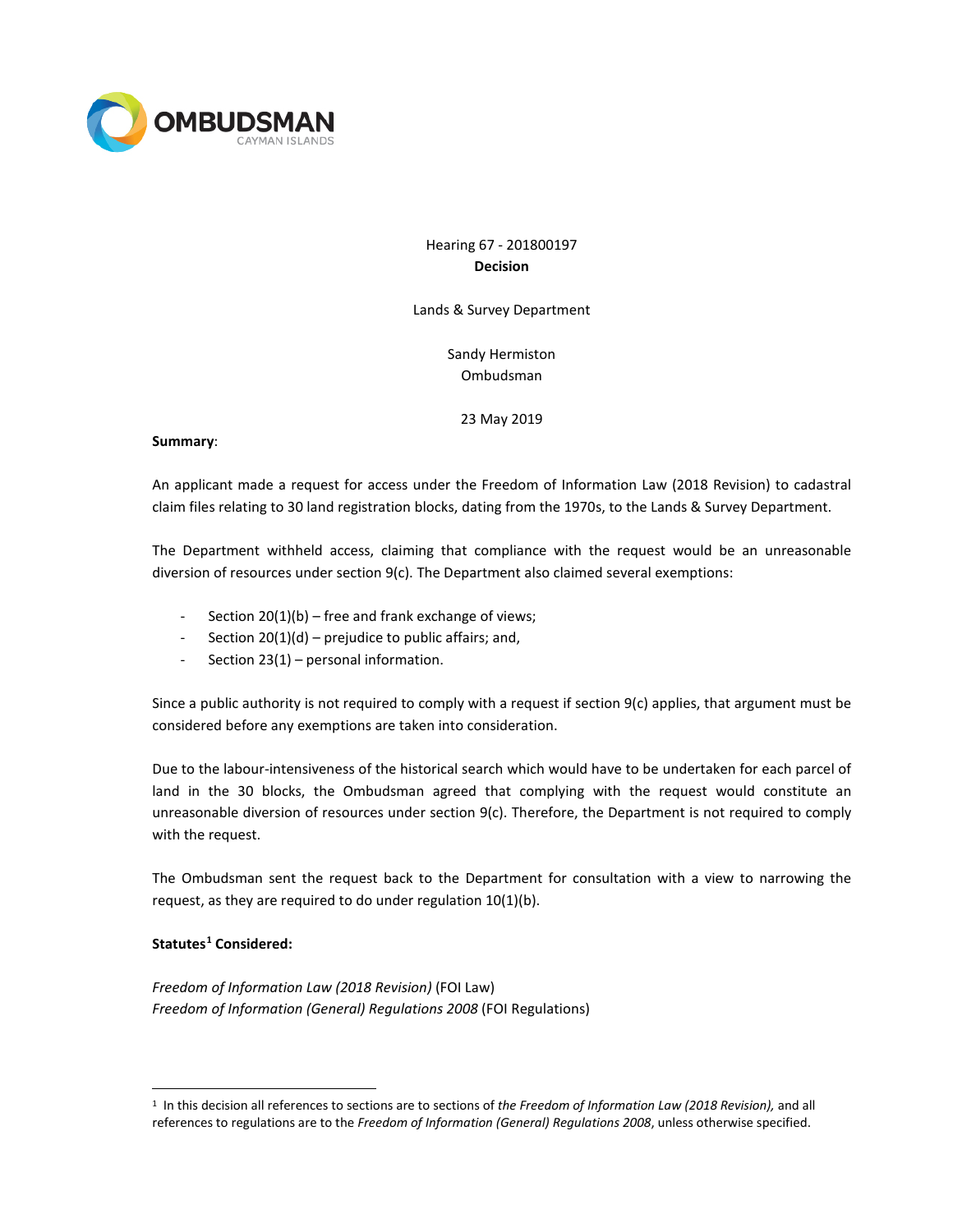### **Contents:**

### **A. INTRODUCTION**

- [1] On 14 March 2018 the Applicant made a request under the FOI Law for information relating to 30 "cadastral claim files" held by the Lands & Survey Department (the Department).
- [2] In a letter dated 10 April, the Registrar of Lands (the Registrar) wrote to the Applicant explaining the decision to withhold the records on the basis of the concept of indefeasibility of title. Two days later the Information Manager (IM) denied access on the basis of the exemptions in sections 20(1)(b) (inhibition to free and frank exchange of views) and (d) (prejudice to effective conduct of public affairs).
- [3] The Applicant asked for an internal review by the Chief Officer, but none was conducted, and on 4 June the Applicant appealed to the Office of the Ombudsman.
- [4] We requested a representative sample of the responsive cadastral claim files, and with the help of the Chief Surveyor 11 claim files were identified and provided to us.
- [5] The cadastral claim files date from the early 1970s when the Cayman Islands' Land Register (the Register) was created. The files are physically stored in the Records Centre at the Cayman Islands National Archive (CINA) and remain under the control of the Department.
- [6] As confirmed by CINA, the Department claimed that some of the claim files had become damaged in Hurricane Ivan. Although subsequently restored, some claim files remain illegible and in delicate condition. This includes one of the 11 claim files provided to us as a sample, which was photographed rather than copied in order to corroborate its damaged status.

### **B. CONSIDERATION OF ISSUES**

*…*

## **(a) Whether compliance with the request would unreasonably divert the Department's resources under section 9(c).**

[7] Section 9 provides that a public authority is not required to comply with a request if one of the four listed conditions is met. In this instance, the Department is invoking section 9(c) which states:

*9. A public authority is not required to comply with a request where -*

*(c) compliance with the request would unreasonably divert its resources;…*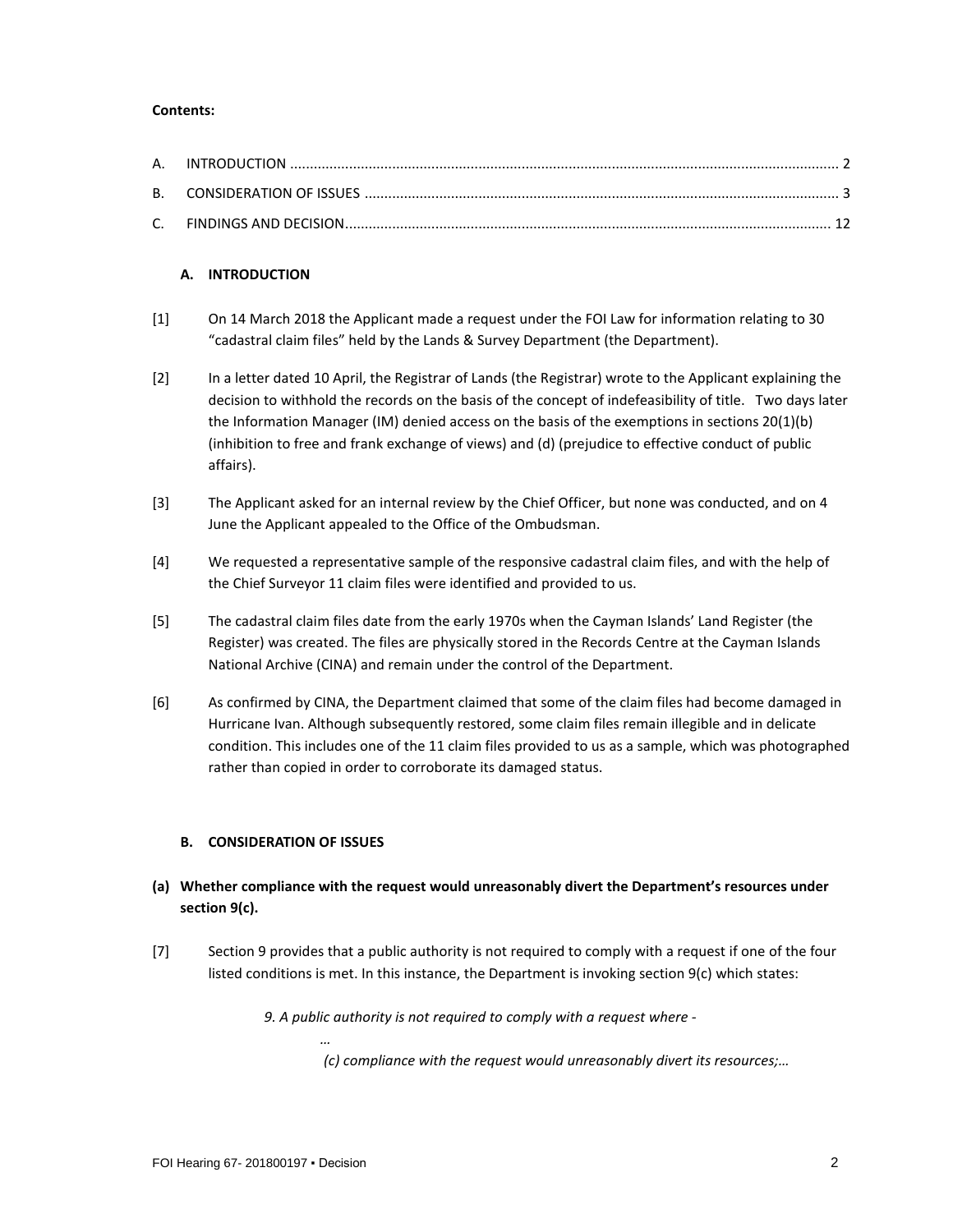- [8] Section 9 is situated in Part II of the FOI Law which is entitled "Right of Access". It is not part of the exemptions which are listed in "Part III – Exemptions". Because of its potential to stop the request outright, a claim under section 9 must be considered before any exemptions are taken into consideration.
- [9] It is not clear to me why this fundamental argument which has the potential of stopping the request altogether - was not raised at the earliest possible opportunity. The magnitude of the search ahead should have been obvious from the start. The Department should have made this decision at the outset , avoiding the investigation of irrelevant exemptions. However, the Department did not raise section 9 until its written submission. This rendered the investigation of the exemptions redundant and caused unacceptable delays in the resolution of the appeal.
- [10] The Department justifies its application of section 9(c) as follows:
	- (a) The request identifies 30 blocks of land, each of which may contain up to a few hundred parcels. Each of these parcels is the subject of a separate cadastral claim file.
	- (b) Identifying the applicable claim files would require a senior member of the Department's staff to do a historical search for each of the parcels contained in the 30 named registration blocks, involving execution of the following steps for each parcel:
		- i. The current, up-to-date Land Register serves as the starting point of the search. A search would have to be done to identify each current-day parcel in the 30 blocks requested by the Applicant.
		- ii. The Land Register is then checked to see how many editions exist for each relevant present-day parcel. Consecutive editions are created each time a parcel changes, e.g. due to boundary changes or realignments.
		- iii. Each present-day parcel number is then linked to one or more of the previous numbers by which it was known in previous editions of the Register, using so-called mutations tables, which are long lists of old and new parcel numbers. This would have to be undertaken for each change that has occurred to each parcel since 1972.
		- iv. When the original 1972 parcel number has been identified, the adjudication record has to be consulted to find the correct claim file number relating to that specific parcel. The relevant claim file can then be retrieved by CINA and delivered to the Department.
		- v. The Department has experience doing historical searches, and therefore knows they can be very labour-intensive. It is estimated that each historical search would take between a few minutes (if the parcel has not changed since 1972) to multiple hours and potentially even several days (if the parcel has changed several times).
	- (c) The Department has different versions of cadastral block maps from the 1970s which show the number and lay of each parcel in a specific block. However, these maps would not simplify the search since, in the words of the Registrar, "several maps would relate to a block, and we would not be in a position to state the specific map that we would be required to review." Therefore, it appears that the starting point of the search has to be the current-day Register, and the labourintensive nature of the search cannot be avoided.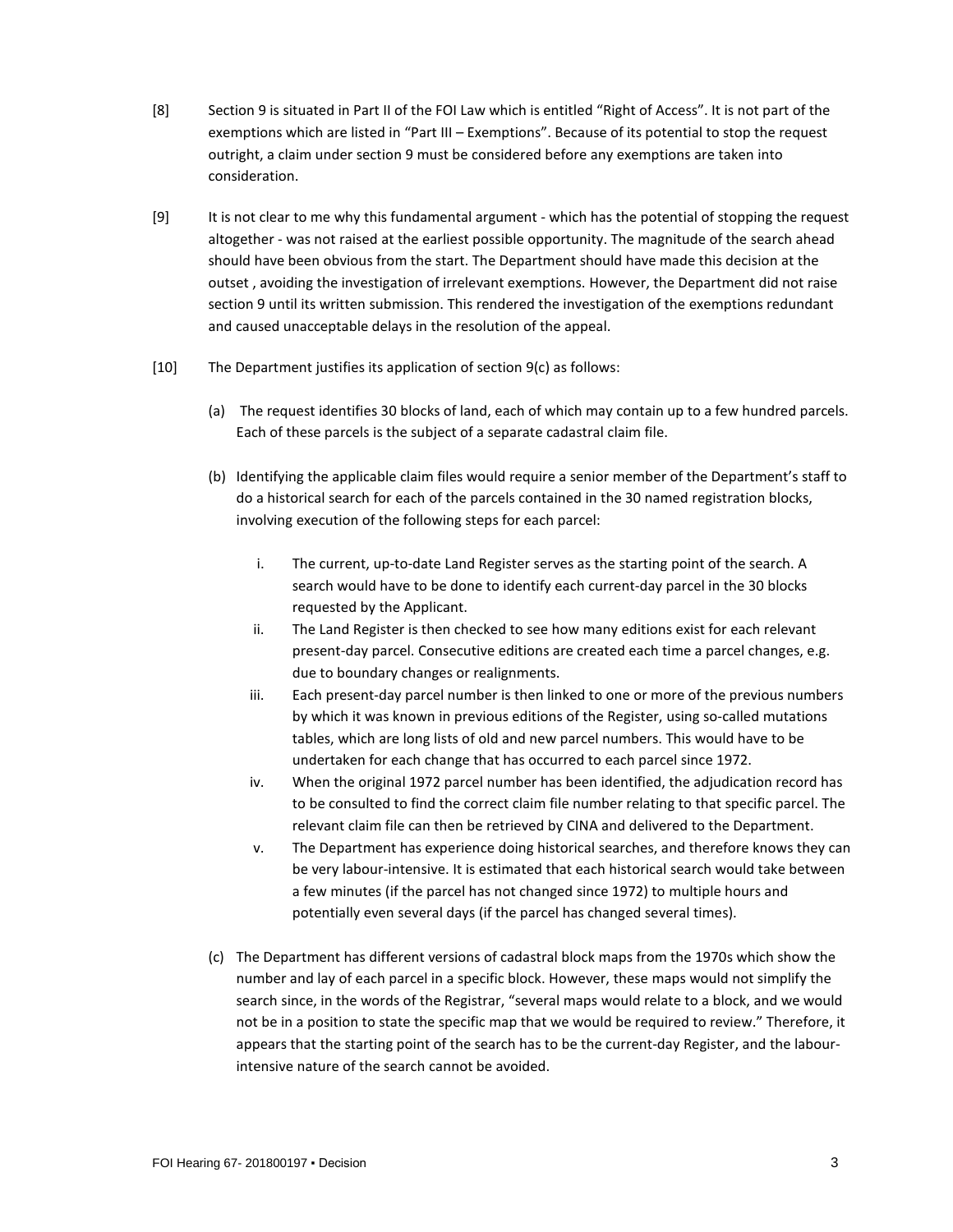- (d) Based on this workflow the Department submits that it would be unreasonable to comply with the request given the size of the task at hand and the Department's limited resources.
- [11] As noted above, the 30 "cadastral claim file" numbers in the request are actually 30 land registration blocks, each of which consists of a number of parcels. The Department provided me with a sample of registration maps from the early 1970s. On these maps each block contains between 21 and 260 parcels per, or an average of 77 parcels per block. This is a substantially lower number of parcels than the one claimed by the Department, but it is still a significant number since (at an average of 77 parcels per block) the 30 blocks would contain some 2,310 parcels.
- [12] In order to retrieve the relevant claim files, the Department has explained that each parcel would need to be identified and historically back-tracked through various editions of the Register to the original parcel file. Then, the adjudication record would need to be retrieved and the claim number noted. Only then can the claim file for that parcel be requested from CINA. Based on the above calculations this process would have to be repeated approximately 2,310 times. Even if each parcel would take only 30 minutes, which seems a low estimate, it would take nearly 1,200 hours or over 150 working days to identify the relevant claim files in all 30 blocks.
- [13] Regulation 10 (1) prescribes that public authorities must take certain steps when they "refuse access under section 9(c) of the Law", namely:

*… the information manager shall send written communication to the applicant-*

*(a) explaining how the request is likely to unreasonably divert resources; and (b) inviting consultation with a view to narrowing the request.*

- [14] While the reasons for the claim of unreasonable diversion were explained in the Department's hearing submission, they did not directly communicate those reasons to the applicant and no attempt at narrowing the request was undertaken as required by regulation  $10(1)(b)$ .
- [15] **In conclusion, I accept the Department's claim that compliance with the request would unreasonably divert its resources. Therefore, the Department is not required to comply with the request, pursuant to section 9(c). I am returning this request to the Department, requiring that it send written communication to the Applicant providing reasons for the decision that the request would be an unreasonable diversion of resources and inviting consultation with a view to narrowing the request, as required under regulation 10(1)(b).**
- $[16]$  Apart from its reliance on section  $9(c)$ , the Department has claimed a number of exemptions which it believes justify withholding the requested records under the FOI Law. Since I have found that the Department is not required to comply with the request because doing so would unreasonably divert its resources under section 9(c), I cannot at this time examine the exemptions that were claimed.